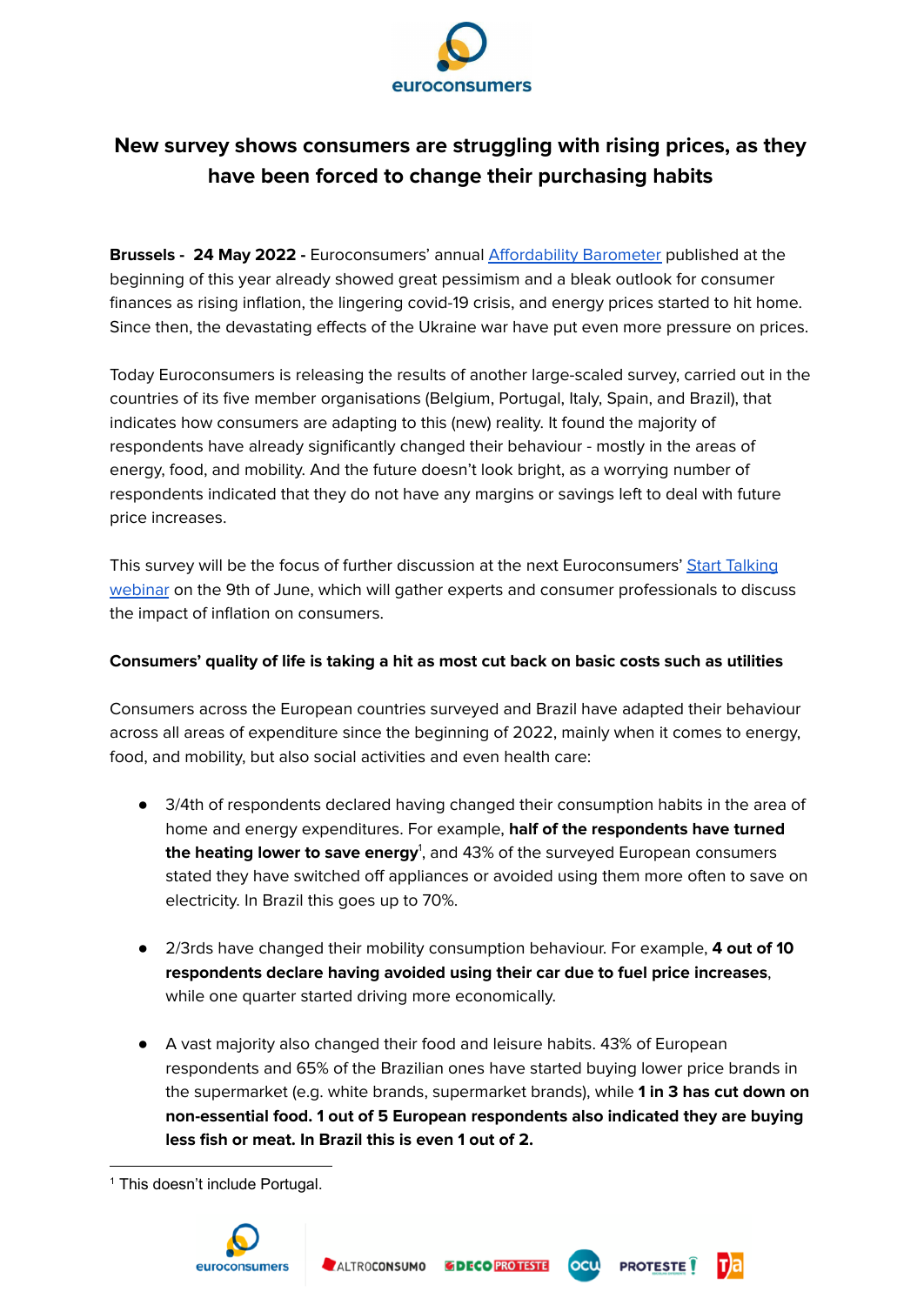● Surveyed consumers not only stated they have stopped/postponed buying clothes for themselves (37%), started cutting on social activities like going to restaurants and bars (36%), or changed holiday plans (24%). They have also **cancelled dental care (19%), postponed medical consultations (15%) and the purchase of glasses or hearing aids (13%) because of the increasing prices.**

While the lower-income households have been hit the hardest and are changing their behaviour in higher numbers than the average population, it should be noted that even among financially comfortable consumers, an overall majority of respondents are still changing their behaviour.

# **Rising prices put a worrying proportion of consumers in a precarious situation**

The results show many are struggling financially:

- Almost one fourth of all respondents describe the financial situation of their household as difficult.
- 39% declare that their financial situation at this moment is worse compared to one year ago.

A worrying number of respondents also indicated that they do not have any margins or savings left to deal with future price increases (35% in EU, 58% in Brazil).

## **The future doesn't look bright, yet consumers show support for action against Russia**

Consumers anticipate more economic hardship to come, as 4 in 5 are expecting energy and fuel prices to keep on increasing. Two thirds of all respondents are afraid to spend money because they expect harder times to come.

Despite their financial struggles, consumers in Belgium, Spain, Italy, and Portugal indicated a willingness to continue with the sanctions against Russia:

- 57% agreed that the EU should continue to enforce economic sanctions against Russia even if this means that affects the economies of the EU member states.
- 58% would be willing to renounce some comfort in their daily life if that helps fighting against the Russian invasion of Ukraine.

## **Quotes:**

"Consumers need all the support they can get, from the highest to the lowest political and economical level, to keep up with soaring prices on energy, food and many more essential products and services," said **Els Bruggeman, Head of Policy and Enforcement at Euroconsumers.** "Euroconsumers will be there all the way. To provide easily accessible price comparison tools, to make sure all consumers can shift to green energy, and to ensure they remain empowered to take a leading and rebalancing role in this vastly changing economy."

**OCU PROTESTE**